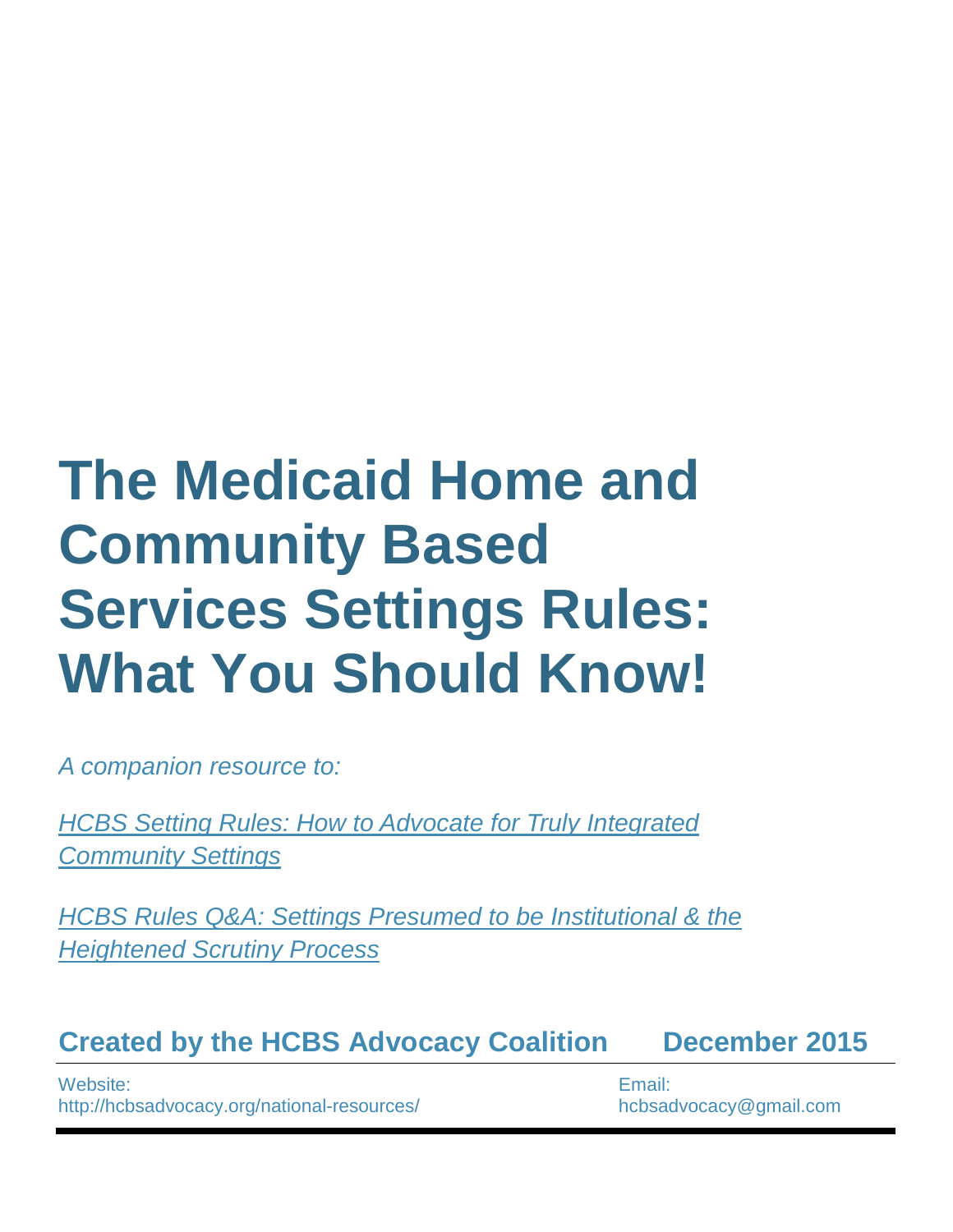# **Contents**

|                                                                                      | 3 |
|--------------------------------------------------------------------------------------|---|
|                                                                                      |   |
| Why is state-level advocacy around these rules important? __________________ 6       |   |
| How are states expected to come into compliance with the rules? ______________ 7     |   |
| What is the role of advocates in a state's transition to HCBS compliance with        |   |
| Which Medicaid programs are covered by the new HCBS rules? __________ 10             |   |
| When do states have to be compliant with the rules? _____________________________ 11 |   |
| What types of HCBS settings are covered by the rules? _________________________ 12   |   |
| How do the rules affect provider-owned or operated residential settings?___ 13       |   |
| How do the HCBS settings rules apply to non-residential settings? ________ 15        |   |
| Are institutional services covered by the rules?<br><u> 16</u> 16                    |   |
| How do states determine if a setting meets the HCBS requirements? ______ 17          |   |
|                                                                                      |   |
| What types of settings are presumed to be institutional in nature? _________ 19      |   |
| Can a state apply higher standards for HCBS settings than the rules require?21       |   |
| What happens to people using non-compliant services? Will they lose                  |   |
| Do the HCBS rules affect provider choices for HCBS participants? __________ 23       |   |
| HCBS Advocacy Coalition & Contact Information ________________________________ 24    |   |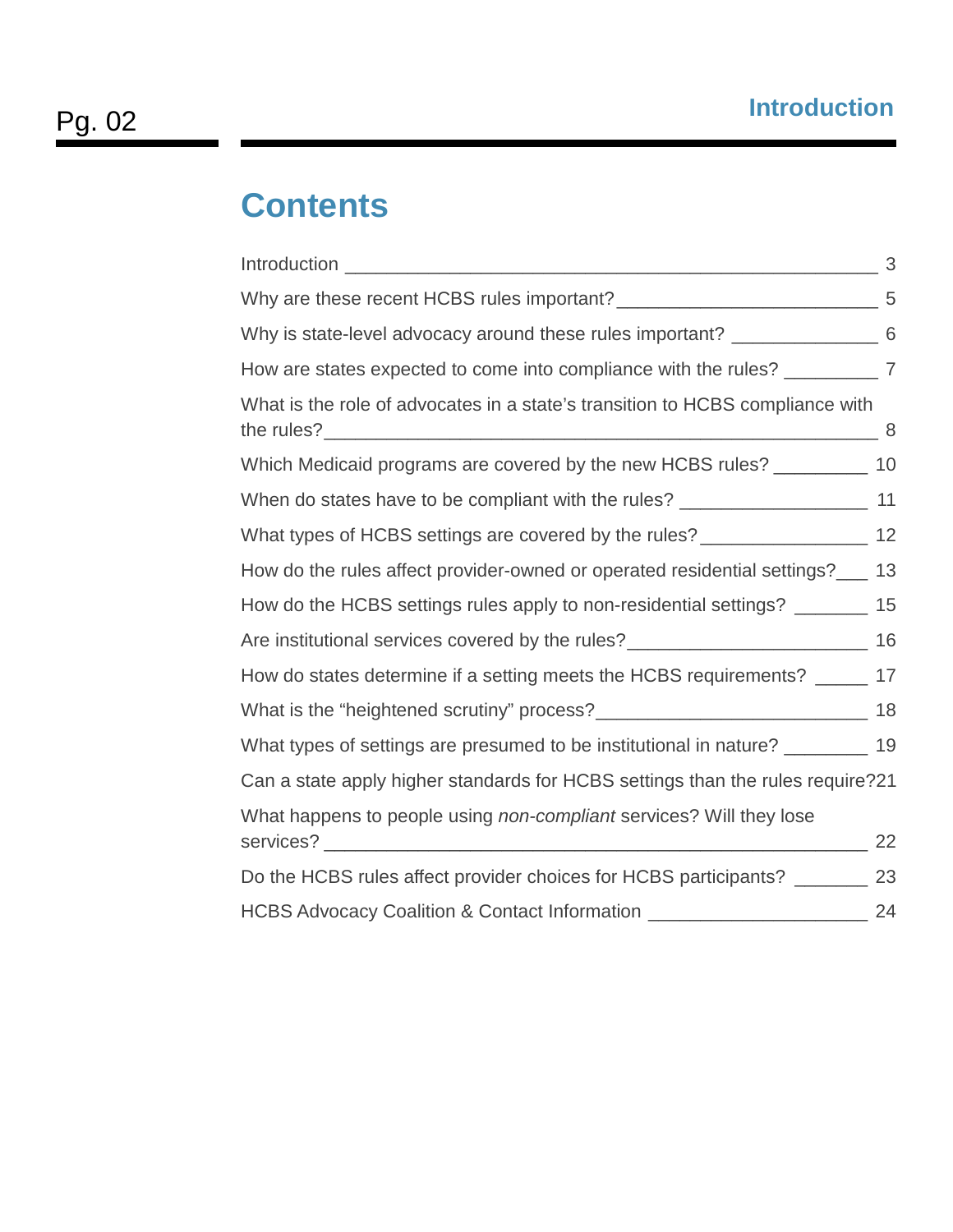

#### <span id="page-2-0"></span>**Introduction**

In January 2014, the Centers for Medicare & Medicaid Services (CMS) announced new rules that will potentially have a far-reaching and positive impact on the nature of residential and day service settings funded through Medicaid as part of Home and Community Based Services (HCBS). The final settings rules took into account thousands of public comments reflecting a wide range of perspectives that were gathered over five years. The final rules, which took effect in March 2014, require that all HCBS settings must:

- Be integrated in and facilitate full access to the greater community;
- Optimize autonomy and independence in making life choices;
- Be chosen by the individual from among residential and day options, including non-disability specific settings;
- Ensure the right to privacy, dignity, respect and freedom from coercion and restraint;
- Provide an opportunity to seek competitive employment;
- Provide individuals an option to choose a private unit in a residential setting; and
- Facilitate choice of services and who provides them.<sup>[1](#page-2-1)</sup>

The rules have additional requirements for provider-owned residential settings.

The rules reiterate long standing federal law that institutions (such as nursing homes, psychiatric hospitals, or intermediate care facilities for individuals with intellectual disabilities (ICF/IDDs)) cannot be funded as HCBS settings. $2$  The rules also describe settings presumed to be institutional in nature – and therefore not home and community based – unless a state can overcome the

<span id="page-2-1"></span><sup>1</sup> *See generally* Home and Community-Based Setting Requirements for Community First Choice and Home and Community-Based Services (HCBS) Waivers, [79 Fed. Reg. 2948,](https://www.federalregister.gov/articles/2014/01/16/2014-00487/medicaid-program-state-plan-home-and-community-based-services-5-year-period-for-waivers-provider) 3030-31 (Jan. 16, 2014) (to be codified at 42 C.F.R. § 441.301(c)(4)). -

<span id="page-2-2"></span><sup>2</sup> [Intermediate Care Facilities \(ICFs\)](http://www.cms.gov/Medicare/Provider-Enrollment-and-Certification/CertificationandComplianc/Downloads/ICFMR_Background.pdf) are Medicaid funded and licensed institutions for individuals with intellectual disabilities. They range from large state-operated facilities to smaller privately operated facilities.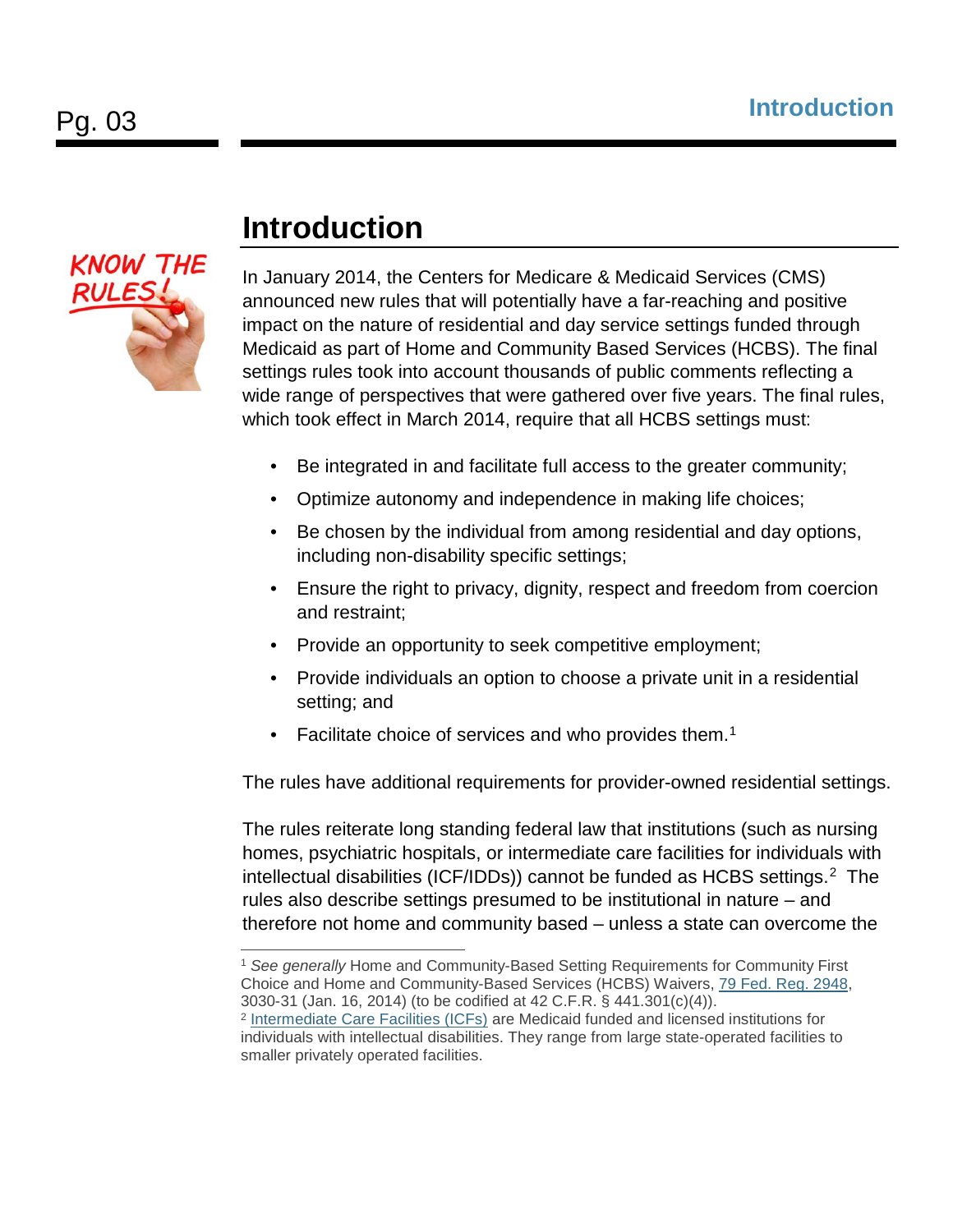institutional presumption with evidence through a heightened scrutiny review process. The rules also establish detailed person-centered planning requirements for all HCBS programs.[3](#page-3-0) Importantly, the rules focus on the experiences of HCBS participants and require that they have the same degree of access to their communities as their neighbors who are not receiving Medicaid HCBS.

<span id="page-3-0"></span> $3$  This FAQ is focused on the parts of the rule describing requirements for HCBS settings. -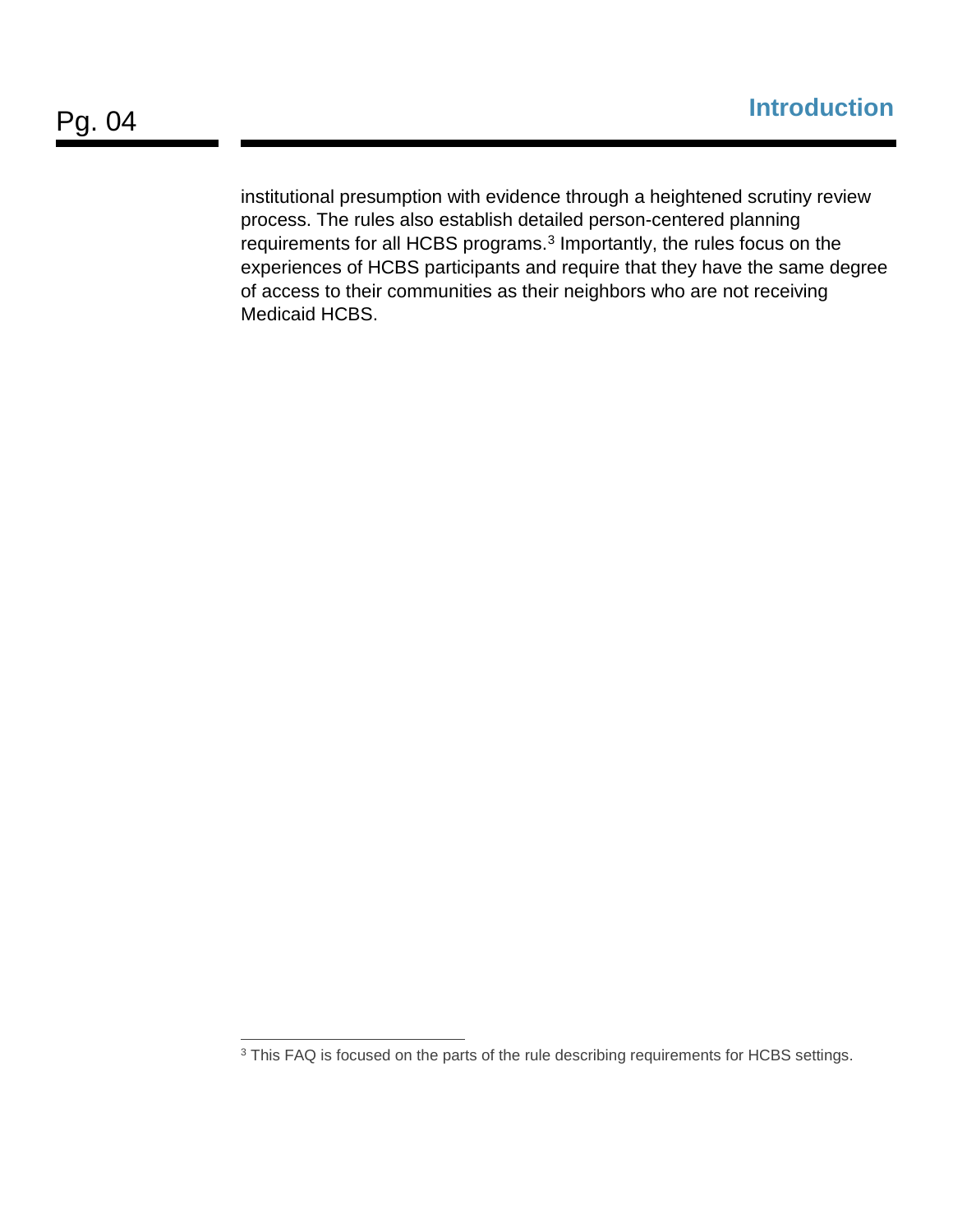#### *HCBS*

#### *Settings*

#### *Rules:*

# *Questions*

#### *and*

*Answers*

#### <span id="page-4-0"></span>**Why are these recent HCBS rules important?**

These rules are an important step forward in federal policy, supporting inclusion and integration of people with disabilities in the community. They build on decades of disability policy, including major federal legislation such as the Americans with Disabilities Act, the Rehabilitation Act, Developmental Disabilities Act, and Individuals with Disabilities Education Act and Executive Branch programs such as the New Freedom Initiative and Year of Community Living. The fact that these policies are now in federal regulation provides a significant impetus to move state systems closer to the reality of personcentered practices, full inclusion, and integration into the community.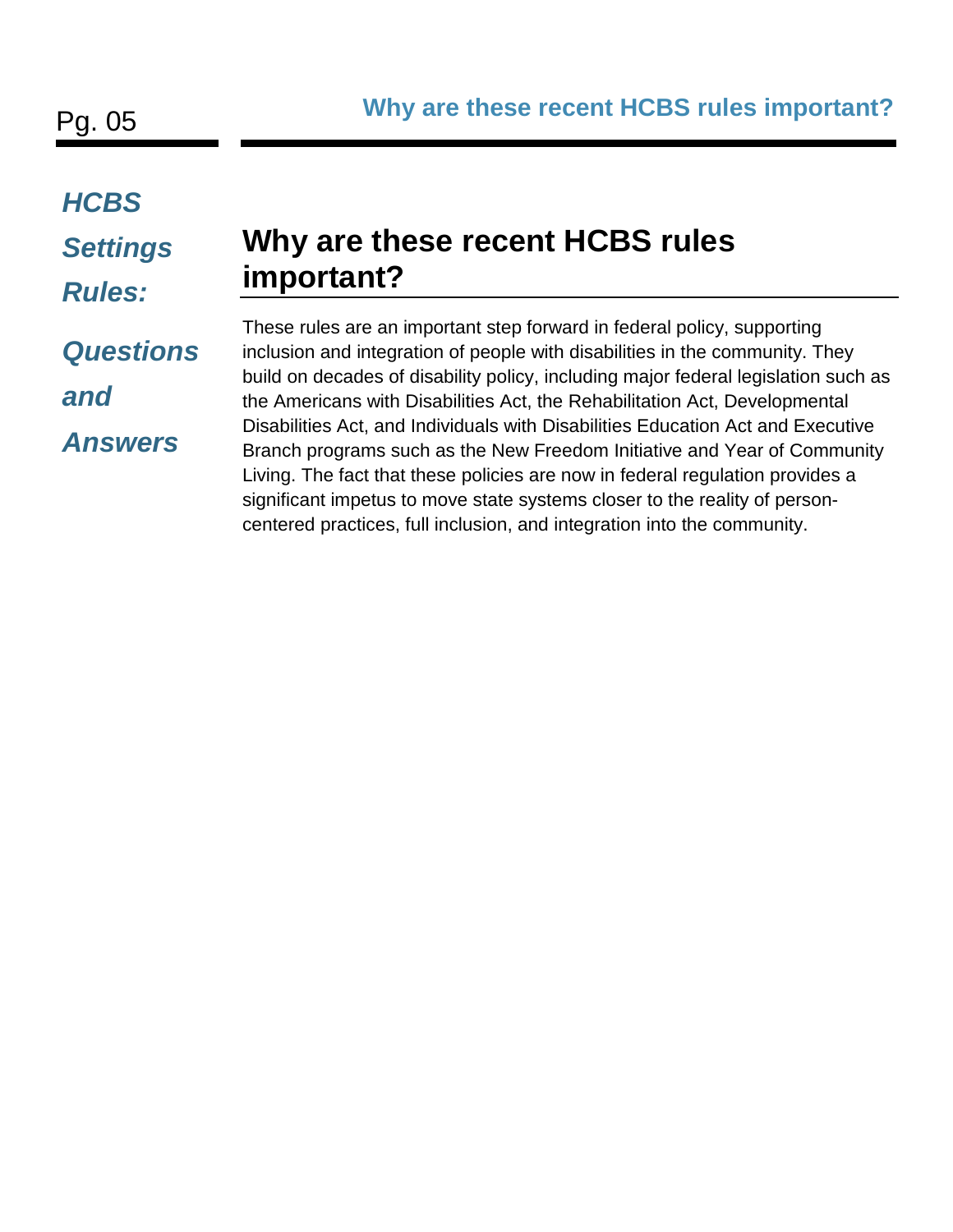#### <span id="page-5-0"></span>**Why is state-level advocacy around these rules important?**

**The extent to which the rules are a catalyst for positive change will depend on the strength of each state's transition plan, as well as the ability of stakeholders and advocates to influence the plan and monitor its implementation**.

The next several months are an important time to become involved because this is when important decisions at the state level will be made and the parameters of state plans will be set. CMS has indicated that they are looking closely at public comments — advocates' voices matter!

To assist advocates and stakeholders in providing input into state transition plan development and refinement, a consortium of national advocacy organizations has prepared this and other materials about the rules and ways stakeholders can get strategically involved. All of these resources are available at [www.hcbsadvocacy.org.](http://www.hcbsadvocacy.org/)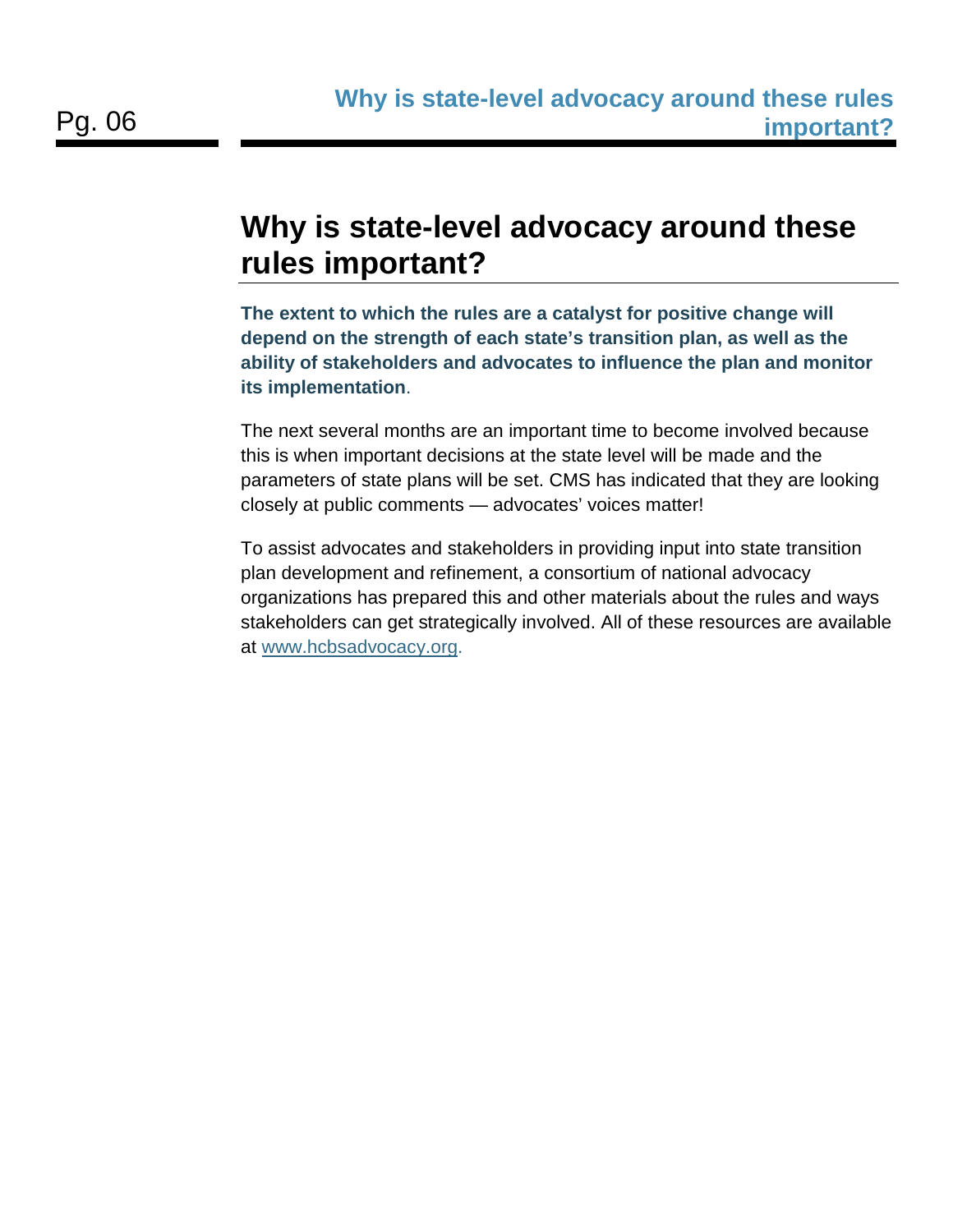#### <span id="page-6-0"></span>**How are states expected to come into compliance with the rules?**

All states have until March 17, 2019 to meet the new settings requirements. All states were required to submit a transition plan to CMS by March 17, 2015. State transition plans include the following:

- Explanation of how the state will update state policies to conform with the rules;
- Description of the process for assessing current settings for compliance with the HCBS requirements and any process to remedy settings not currently in compliance;
- A timeline for when the state expects to achieve important milestones in the transition plan process, such as assessments, changes in licensing and certification standards, and developing ongoing monitoring processes; and
- Responses to public comments on the plan.

Plans varied widely in the breadth and depth of the information provided. Many plans have been sent back by CMS for revisions and additional public comment opportunities.[4](#page-6-1) It is anticipated that many states will have to undergo multiple revisions to their state plans during the transition period, each of which will be subject to public comment requirements.

<span id="page-6-1"></span><sup>4</sup> See the status of state transition plans, including any letters from CMS, on the [CMS State](http://www.medicaid.gov/medicaid-chip-program-information/by-topics/long-term-services-and-supports/home-and-community-based-services/statewide-transition-plans.html)  [Transition Plan website.](http://www.medicaid.gov/medicaid-chip-program-information/by-topics/long-term-services-and-supports/home-and-community-based-services/statewide-transition-plans.html) -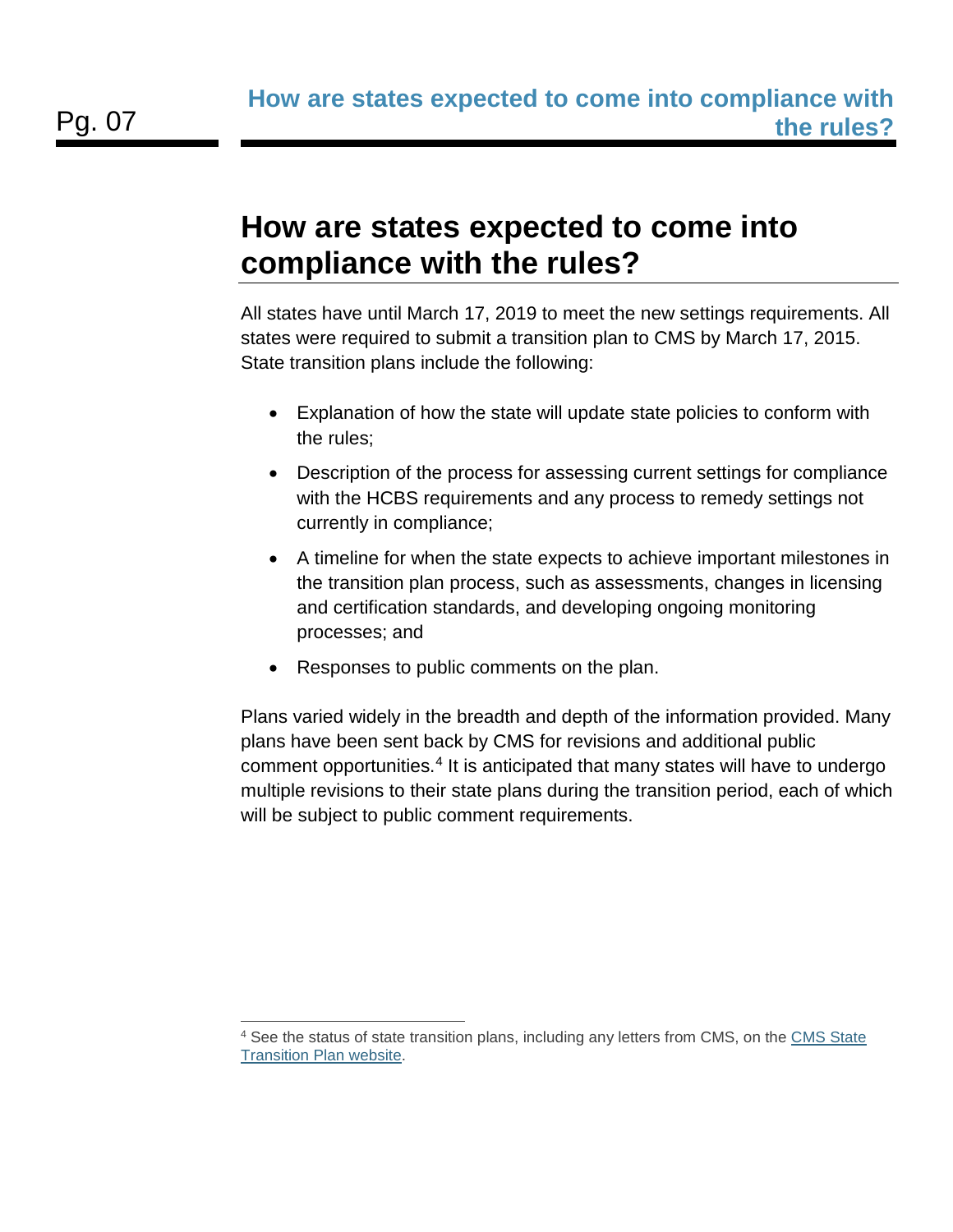-

#### <span id="page-7-0"></span>**What is the role of advocates in a state's transition to HCBS compliance with the rules?**

**Successful implementation of these rules depends on an active and engaged stakeholder community.** Because of the importance of these rules and their potential to reshape systems in a positive direction, it is crucial that advocates and stakeholders weigh in to support states' efforts to comply. There will be numerous opportunities to provide input throughout the process, therefore advocates should track upcoming public comment opportunities and be prepared with information.<sup>[5](#page-7-1)</sup>

Public comments are an important part of a state transition plan. In accordance with the new rules, all states must provide at least one 30-day opportunity for public comment on the statewide transition plan. States are required to have an additional public comment period any time they make "substantive" changes to their plan, such as setting or changing any timelines, completing assessments of settings, making decisions about a setting's compliance, or submitting settings to CMS through the heightened scrutiny process.<sup>[6](#page-7-2)</sup>

<span id="page-7-1"></span><sup>5</sup> There are a number of places that stakeholders and advocates can secure information about the state's transition process including at [www.HCBSadvocacy.org](http://www.hcbsadvocacy.org/) or www.Medicaid.gov<sup>5</sup> and on the state's website. Also, advocates should ask to be added to any listservs the state may use to provide information regarding the HCBS transition. This could include listservs generally targeted to Medicaid recipients, providers, or those tracking all administrative rule changes. Most of the state transition plans have timelines that indicate when the state expects to have public comment opportunities and these dates should be on advocates' calendars. In advance of public comment periods, advocates should gather information regarding such issues as settings that should be phased out, state rule changes that need to take place, barriers to implementation, and ongoing monitoring and quality assurance.

<span id="page-7-2"></span><sup>6</sup> *See, e.g.,* 42 C.F.R. § 441.710(a)(iii) (requiring 30-day public comment period for the initial plan); *see also* CMS, [Statewide Transition Plan Toolkit for Alignment with the HCBS Final](http://www.medicaid.gov/medicaid-chip-program-information/by-topics/long-term-services-and-supports/statewide-transition-plan-toolkit.pdf)  [Regulation's Setting Requirements](http://www.medicaid.gov/medicaid-chip-program-information/by-topics/long-term-services-and-supports/statewide-transition-plan-toolkit.pdf) 7 (Sept. 5, 2014); CMS, [Steps to Compliance for HCBS](http://www.medicaid.gov/medicaid-chip-program-information/by-topics/long-term-services-and-supports/home-and-community-based-services/downloads/hcbs-1915c-waiver-compliance-flowchart.pdf)  [Settings Requirements in a 1915\(c\) Waiver and 1915\(i\) SPA,](http://www.medicaid.gov/medicaid-chip-program-information/by-topics/long-term-services-and-supports/home-and-community-based-services/downloads/hcbs-1915c-waiver-compliance-flowchart.pdf) (noting that the public comment process must be used when a plan undergoes a substantive change).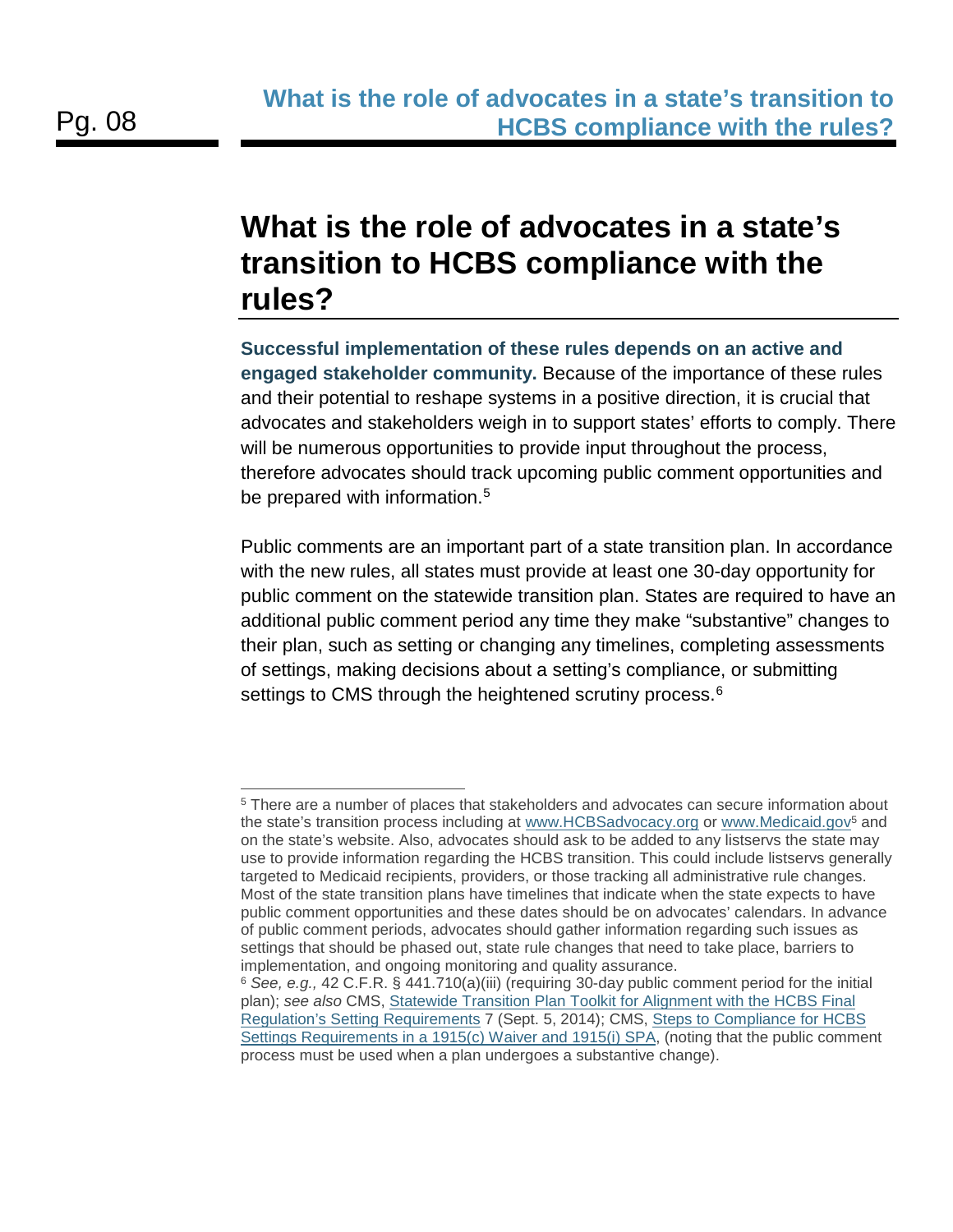**This means that stakeholders need to be prepared to comment on plans multiple times during the transition period**. CMS anticipates that many states will have to undergo multiple revisions to their state plans during the transition period. Other public input opportunities in the transition process include waiver amendments; changes to state rules, policies, and procedures related to the HCBS programs; and changes to state statutes or code.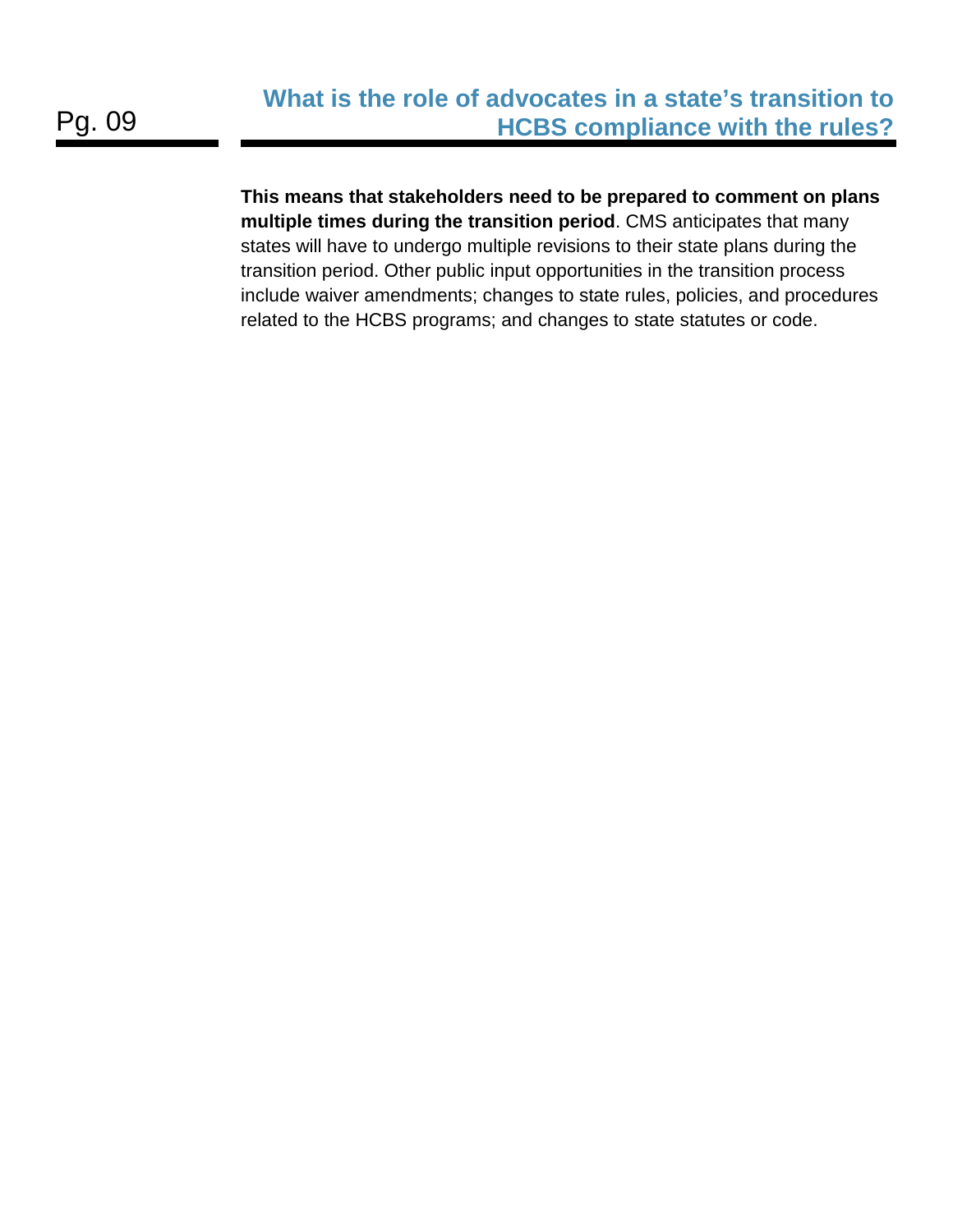# *What Do the New Rules Cover?*

# <span id="page-9-0"></span>**Which Medicaid programs are covered by the new HCBS rules?**

The rules apply to all settings funded through Medicaid HCBS programs. This includes settings are funded through 1915(c) waivers (generally known as "waiver programs"); state plan home and community based services through 1915(i) and the 1915(k) Community First Choice state plan options; 1115 demonstration waivers; and HCBS provided under 1915(b)(3) managed care savings arrangements. The rules do not apply to settings funded under non-HCBS programs, such as general state plan services.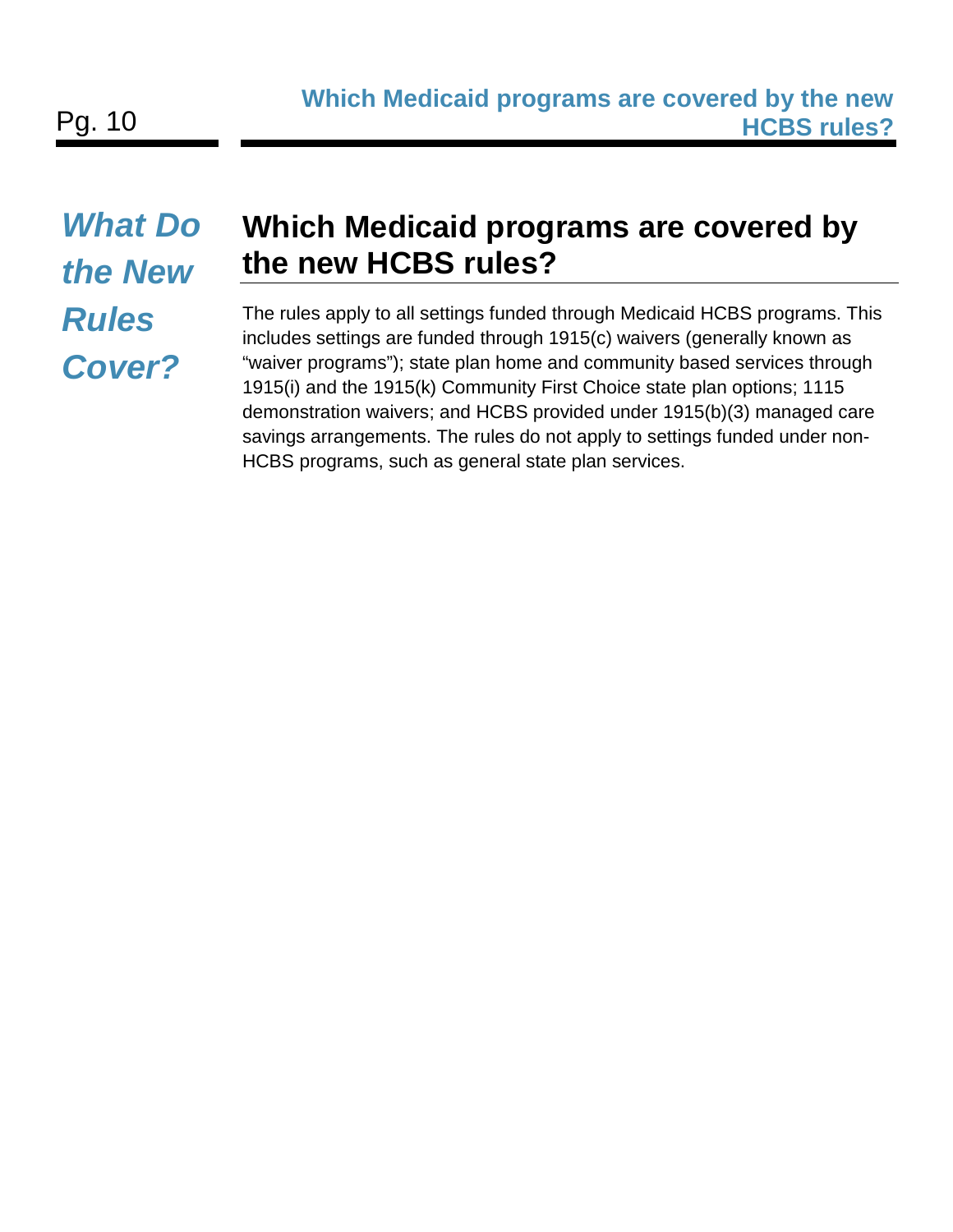#### <span id="page-10-0"></span>**When do states have to be compliant with the rules?**

The HCBS settings rules give states and providers time to implement the new requirements through a transition process that supports continuity of services for Medicaid participants and minimizes disruptions in service systems during implementation.<sup>[7](#page-10-1)</sup>

#### **States have up to five years (until March 2019) to come into compliance with the settings rules. [8](#page-10-2)**

This means that any necessary changes will occur over several years, with protections for HCBS program participants. In other words, regardless of changes to the status of particular providers, participants will not lose the services and supports in their individual plan because of the HCBS changes. States are required to develop a transition plan describing how they will come into compliance, seek public input on the plan, and submit it to CMS for approval. These initial transition plans were due in March of 2015.

CMS is in the process of reviewing the plans, and as of December 2015, no statewide transition plans have yet been approved.

In addition, states must have a process for on-going monitoring of HCBS settings for quality and continued compliance with the rules. All of these new standards, if properly implemented, can contribute to better quality services and more opportunities for individuals with disabilities to fully engage in community life.

<span id="page-10-1"></span><sup>&</sup>lt;sup>7</sup> CMS, [CMCS Informational Bulletin](http://www.medicaid.gov/federal-policy-guidance/downloads/cib-01-10-14.pdf) 1 (CIB-01-10-14). -

<span id="page-10-2"></span><sup>&</sup>lt;sup>8</sup> States are already supposed to be complying with the part of the rules regarding the personcentered planning process. CMS,  $Q\&A - 1915(i)$  State Plan Home and Community-Based Services, 5-Year Period for Waivers, Provider Payment Reassignment, Setting Requirements for Community First Choice, and 1915(c) Home and Community-Based Waivers – CMS 2249-F and 2296-F.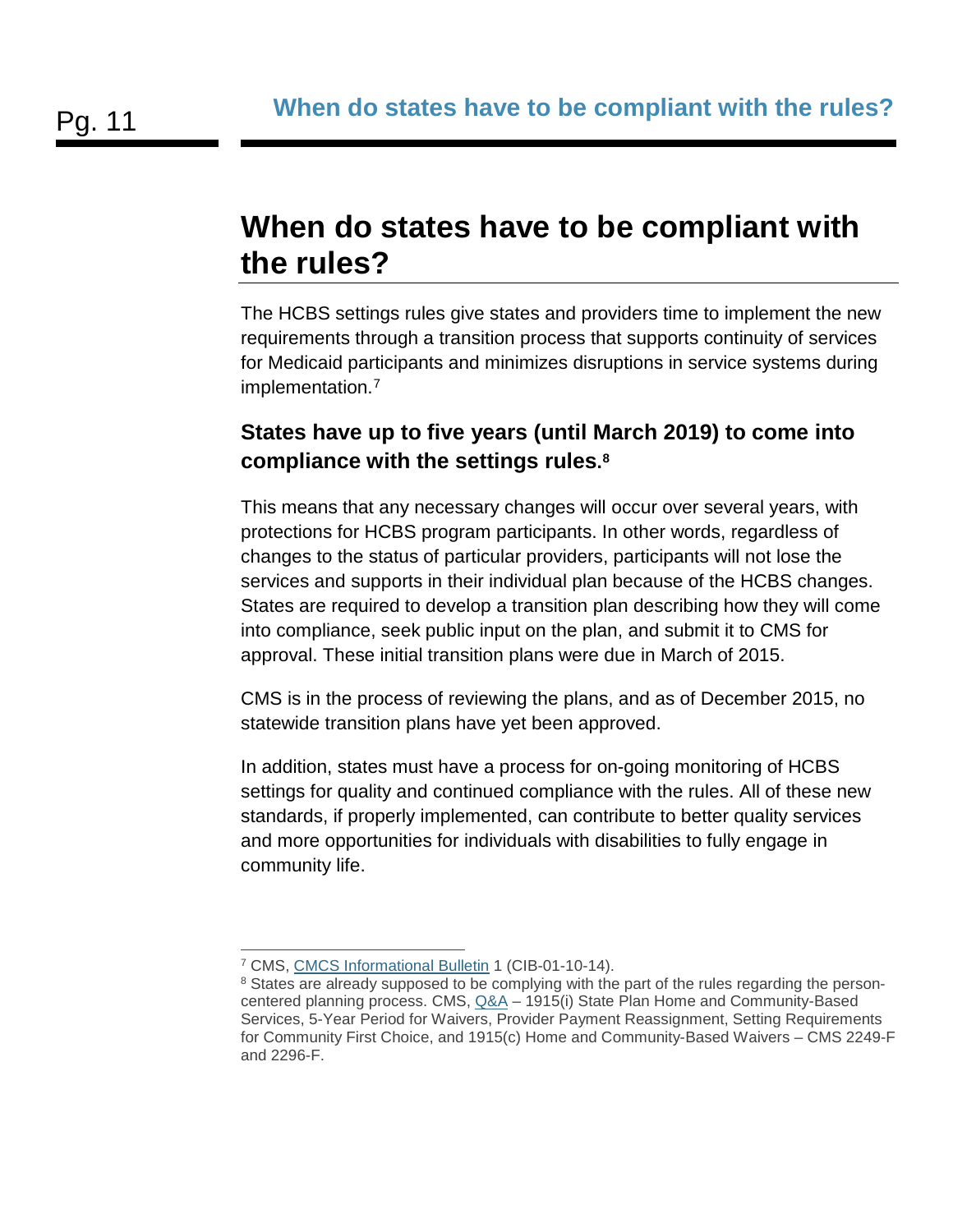#### <span id="page-11-0"></span>**What types of HCBS settings are covered by the rules?**

The rules apply to all residential and non-residential settings funded through Medicaid HCBS programs. This includes settings such as group homes, day programs, employment options, and other independent living situations. Provider-owned or controlled residential settings, such as group homes, must follow additional requirements (detailed in the following question).

For setting that are in planning stages or are new construction, whether or not the settings are compliant with the HCBS settings requirements cannot be determined based on plans and physical descriptions.<sup>[9](#page-11-1)</sup> Instead, the setting must be operational and occupied by beneficiaries because individuals need to actually experience the setting and how it promotes independence and community integration before a state would have evidence to present to a heightened scrutiny process.

<span id="page-11-1"></span><sup>9</sup> CMS, HCBS Final Regulation: Frequently Asked Questions on Planned Construction and Person Centered Planning Requirements (Apr. 12. 2016), https://www.medicaid.gov/medicaidchip-program-information/by-topics/long-term-services-and-supports/home-and-communitybased-services/downloads/faq-planned-construction.pdf. -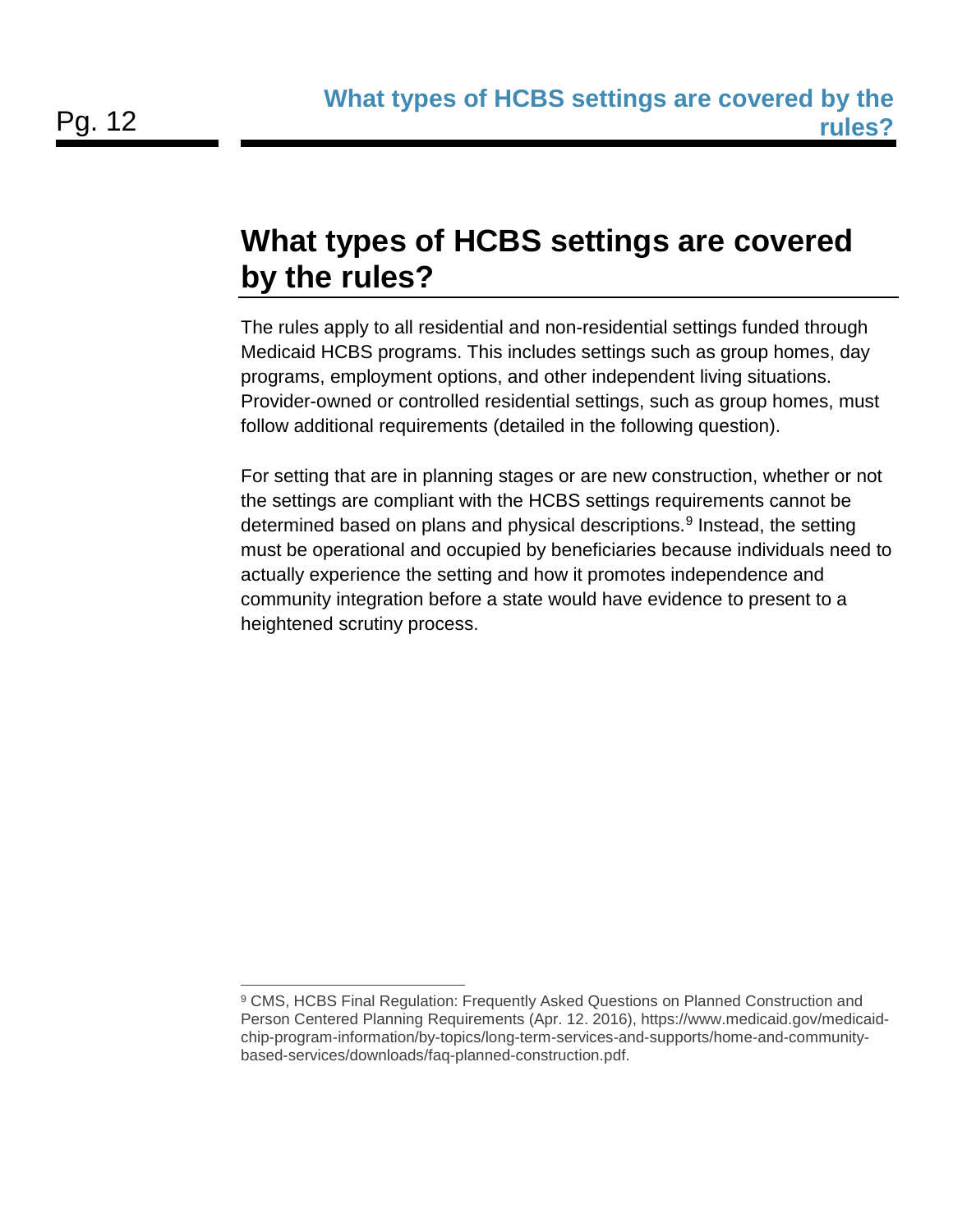## <span id="page-12-0"></span>**How do the rules affect provider-owned or operated residential settings?**

The rules do not prohibit provider-owned or operated settings, such as group homes. However, in addition to meeting the general requirements of the rules regarding community based settings, these residential settings must the meet additional conditions below:

- A lease or other legally enforceable agreement to protect from eviction;
- Privacy in their unit including entrances lockable by the individual (necessary staff may have keys as needed);
- Choice of roommates;
- Freedom to furnish and decorate their unit;
- Control of their schedule and activities;
- Access to food at any time;
- Visitors of their choosing at any time; and
- Physical accessibility for the individual.

If any of these requirements are limited, the reason must be documented in the individual's person-centered plan, be based on a specific and individualized need, include a clear description of that condition that is directly proportionate to the specific assessed need, include the informed consent of the individual, and have an established time limit for the modification, including periodic review.<sup>[10](#page-12-1)</sup> There must also be documentation in the person-centered plan that identifies previously tried less restrictive interventions, lists the positive interventions and supports used prior to any modification, assures that no harm will come to the individual from the modifications, and includes regular collection and review of data to determine the effectiveness of the modification. Controls on personal freedoms and access to the community cannot be imposed on a class or group of individuals. Restrictions or modifications that would not be permitted under the HCBS settings regulations cannot be

<span id="page-12-1"></span><sup>10</sup> *See, e.g.,* 42 C.F.R. § 441.301(c)(4)(vi)(F). Physically accessibility may not be modified in the person-centered planning process. -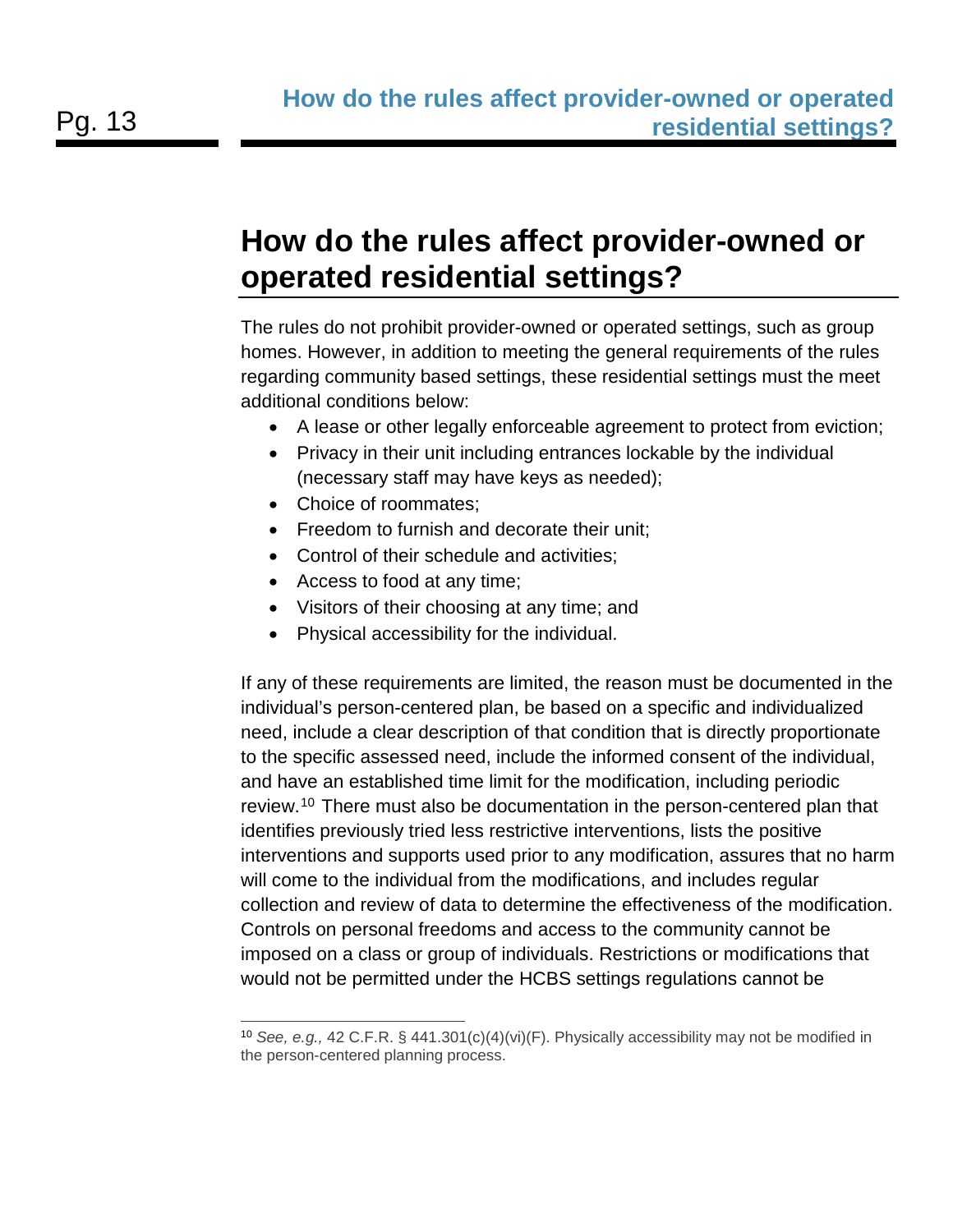implemented as "house rules" in any setting, regardless of the population served and must not be used for the convenience of staff.<sup>[11](#page-13-0)</sup> Although personcentered planning processes are already supposed to be compliant with the HCBS changes generally, the provisions about modifications in provider owned and controlled settings are implemented in the five-year transition period with the settings requirements. Although STPs are not supposed to include plans to come into compliance with the changes to person-centered planning generally, they may include a process for adding specific requirements into the personcentered planning process regarding modifications to settings characteristics in a provider owned or controlled setting.

Some disability-specific, provider-owned, or congregate settings may have characteristics of "settings that isolate" (see the following question). If states identify such settings, they must describe in their transition plans whether these settings will continue to be eligible to be funded as HCBS providers, and if so, how these settings may need to update their practices to come into compliance with the rules.

<span id="page-13-0"></span><sup>11</sup> CMS, HCBS Q&A Planned Construction and Person Centered Planning Requirements, *supra* note 9. -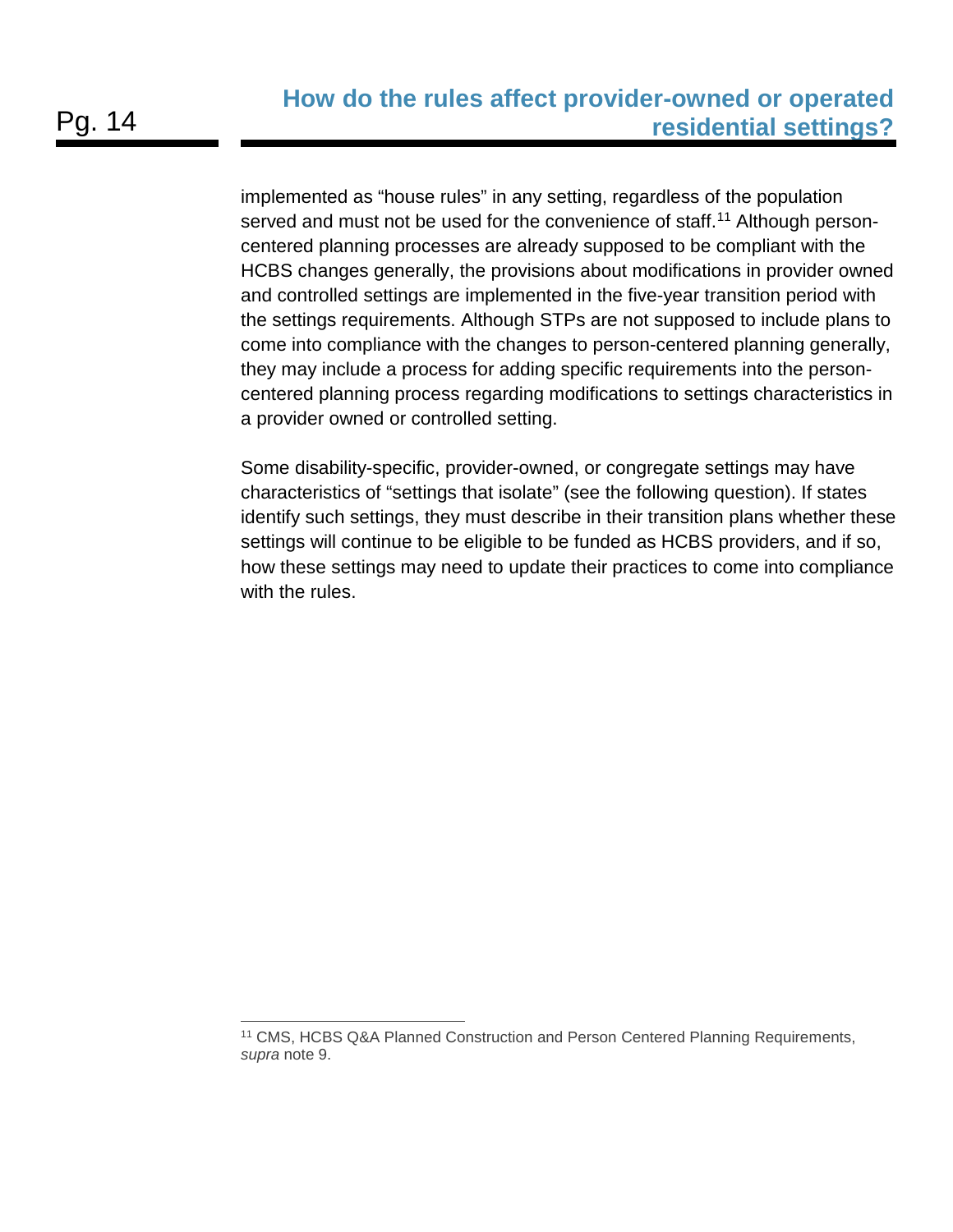## <span id="page-14-0"></span>**How do the HCBS settings rules apply to non-residential settings?**

The HCBS settings rules apply to any setting in which HCBS services are provided — both residential and non-residential. CMS created a set of "Exploratory Questions" to assist states in assessing non-residential settings for compliance with the rules.<sup>[12](#page-14-1)</sup> As with residential settings, all non-residential settings must comply with the federal requirements that the setting provide opportunities for participants to engage in community life, to have access to the community, to control their personal resources, and to seek employment and work in competitive settings.

Any non-residential settings, including employment settings and day programs must be assessed using the same criteria that apply to all other settings. Specifically does the program have characteristics that isolate participants from the broader community? In other words, do participants have the same level of access to their community as individuals who do not receive Medicaid? If these factors are not in place, the state must indicate how these characteristics will be addressed in the state's transition plan. CMS has also noted that prevocational services need not be facility-based and may be offered in a variety of settings in the community.<sup>[13](#page-14-2)</sup>

-

<span id="page-14-1"></span><sup>&</sup>lt;sup>12</sup> For more information on settings, see the following resources from CMS: Exploratory Questions on [Residential](http://www.medicaid.gov/medicaid-chip-program-information/by-topics/long-term-services-and-supports/home-and-community-based-services/downloads/exploratory-questions-re-settings-characteristics.pdf) and [Non-Residential Settings,](http://www.medicaid.gov/medicaid-chip-program-information/by-topics/long-term-services-and-supports/home-and-community-based-services/downloads/exploratory-questions-non-residential.pdf) [Guidance on Settings that May](http://www.medicaid.gov/medicaid-chip-program-information/by-topics/long-term-services-and-supports/home-and-community-based-services/downloads/settings-that-isolate.pdf)  [Potentially Isolate,](http://www.medicaid.gov/medicaid-chip-program-information/by-topics/long-term-services-and-supports/home-and-community-based-services/downloads/settings-that-isolate.pdf) and [FAQ Regarding the Heightened Scrutiny Review Process.](http://www.medicaid.gov/medicaid-chip-program-information/by-topics/long-term-services-and-supports/home-and-community-based-services/downloads/home-and-community-based-setting-requirements.pdf) <sup>13</sup> For more information about non-residential settings, see CMS, Questions and Answers

<span id="page-14-2"></span>[Regarding Home and Community-Based Settings,](http://www.medicaid.gov/medicaid-chip-program-information/by-topics/long-term-services-and-supports/home-and-community-based-services/downloads/q-and-a-hcb-settings.pdf) 9-12.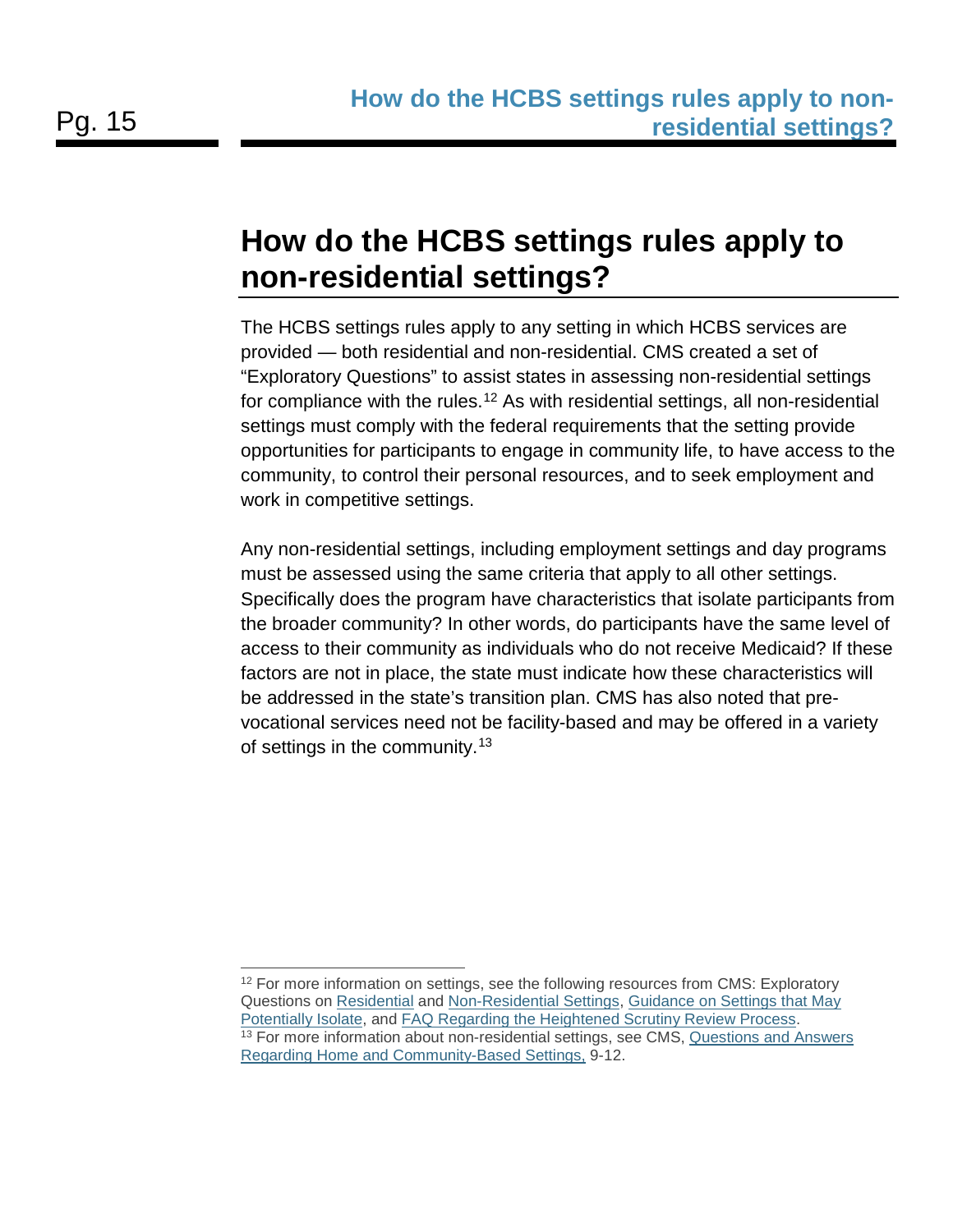#### <span id="page-15-0"></span>**Are institutional services covered by the rules?**

HCBS programs are an alternative to institutional services. Institutional services have never been allowed to be funded under Medicaid's HCBS programs and have their own Medicaid funding streams that come with different requirements. The HCBS rules make clear that institutions services such as hospitals, nursing homes, Institutions for Mental Disease or ICF/IIDs cannot be considered HCBS settings. Settings other than those in the previous list may be so institutional in nature that they do not meet the standards of an HCBS setting.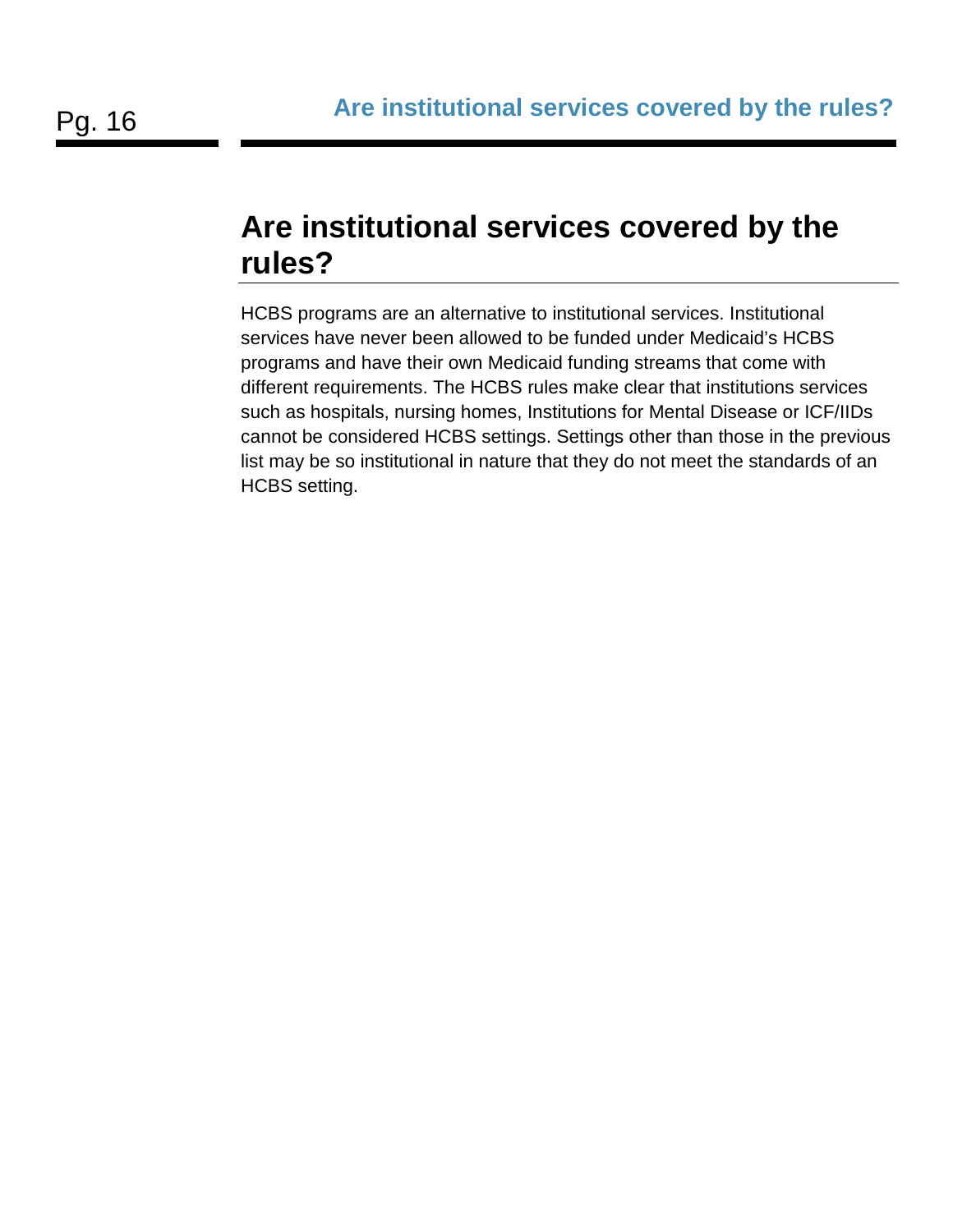*How Are States Assessing HCBS Setting Compliance?*

### <span id="page-16-0"></span>**How do states determine if a setting meets the HCBS requirements?**

The rules require that all HCBS settings meet the requirements of the rules. One of the first things states have to do is determine the level of compliance that providers/settings currently have with the rules. Knowing current compliance is important for developing the state's transition plan and identifying where changes must be made.

States are supposed to make an initial assessment as to whether their HCBS settings are currently in compliance with the Federal HCBS setting requirements. Initially, the state categorizes every HCBS service setting into one of four categories:

- 1. Settings that fully comply with the HCBS requirements;
- 2. Settings that do not comply with the HCBS requirements and will require modifications;
- 3. Settings that cannot meet the HCBS requirements and require removal from the HCBS program and/or the relocation of individuals; and
- 4. Settings that are *presumed not* to be home and community based (i.e., are institutional in nature) but for which the state will provide justification/evidence through the *heightened scrutiny process* to show each setting does not have the characteristics of an institution and has the qualities of HCBS settings.

For all settings, once a state has made an initial determination of compliance or non-compliance, any remediation outlined in the plan should be completed well before the end of the transition period. The determination of settings must be available for public comment and comments from advocates, given their knowledge about how settings truly operate, are critical to an accurate evaluation of the HCBS settings.<sup>[14](#page-16-1)</sup>

<span id="page-16-1"></span><sup>&</sup>lt;sup>14</sup> See [hcbsadvocacy.org](http://hcbsadvocacy.org/) for advocacy tools and other resources. -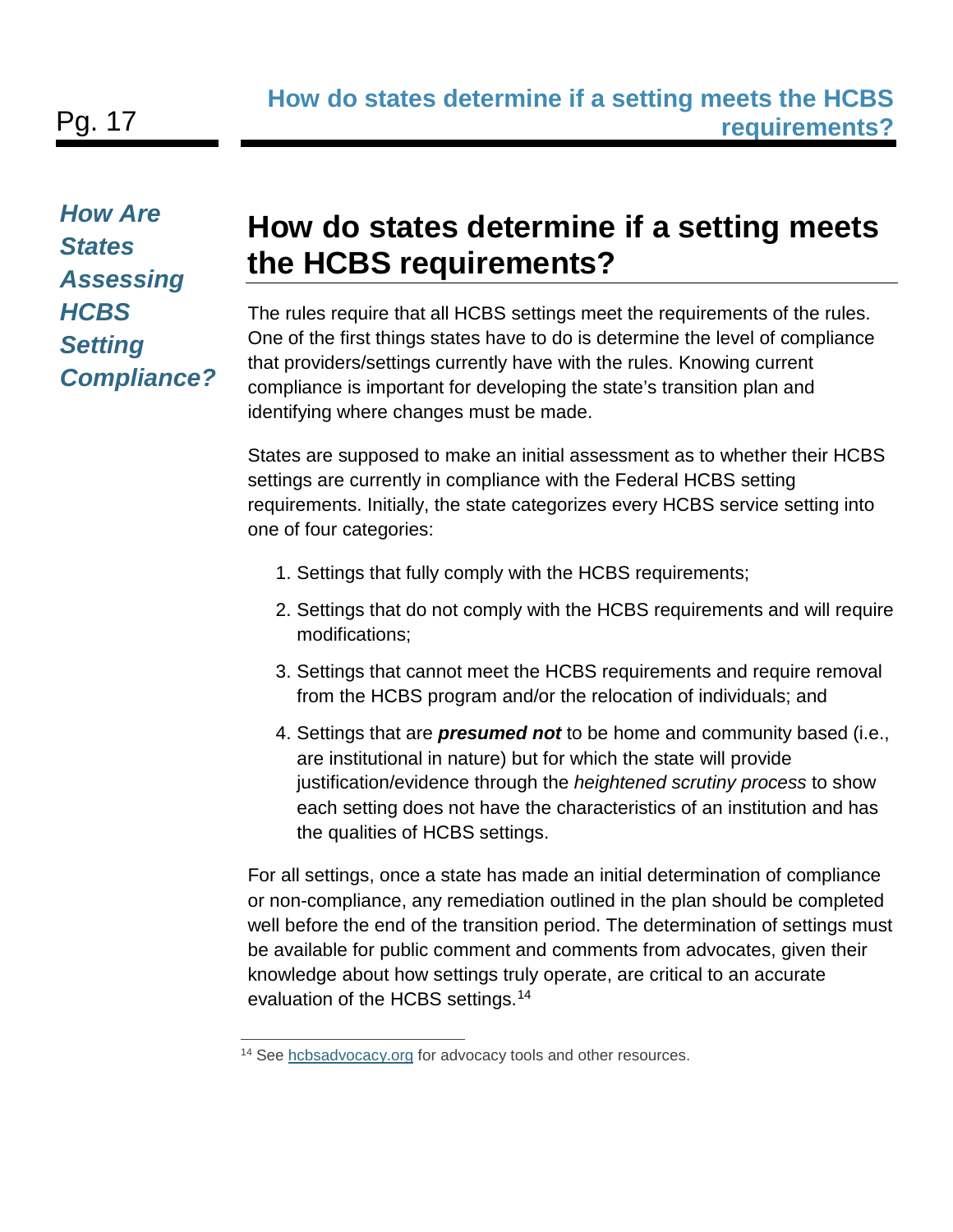#### <span id="page-17-0"></span>**What is the "heightened scrutiny" process?**

If a state plans to continue HCBS funding for settings that appear to have some institutional characteristics (e.g., in terms of size, location, availability of transportation, and/or physical connection with an institutional setting), states have the option of submitting evidence to CMS, through a process called "heightened scrutiny," that shows that the setting overcomes the institutional characteristics and instead is sufficiently community based to meet the HCBS criteria.[15](#page-17-1) This process also includes an opportunity for public input, such as for advocates, to inform the state about whether certain settings are more institutional or community than the state has assessed.

CMS created a set of "Exploratory Questions" to assist states in evaluating residential settings for compliance with the rules.<sup>[16](#page-17-2)</sup> A state may only include such settings in HCBS programs if CMS agrees with the evidence presented. Evidence to overcome presumed institutional qualities should focus on how the setting is integrated in and supports full access of individuals receiving home and community based services into the greater community, not on the characteristics and/or severity of the disabilities of the individuals served in the setting. The primary vehicle for assessing settings that will necessitate heightened scrutiny is the state transition plan. With respect to those settings, the state should also include any feedback that was solicited during the public comment period. In addition to information in the plan, CMS will also consider information submitted directly from other parties.<sup>[17](#page-17-3)</sup>

-

<span id="page-17-1"></span><sup>&</sup>lt;sup>15</sup> For more information about heightened scrutiny, see CMS, Steps to Compliance for HCBS [Settings Requirements;](http://www.medicaid.gov/Medicaid-CHIP-Program-Information/By-Topics/Long-Term-Services-and-Supports/Home-and-Community-Based-Services/Downloads/HCBS-1915c-waiver-compliance-flowchart.pdf) *see also* HCBS Advocacy Coalition, [HCBS Q&A: Settings Presumed to](http://www.aucd.org/docs/policy/HCBS/HCBS%20Regulations%20Q&A%20Heightened%20Scrutiny%20Final%201%2022%202016.pdf)  [be Institutional & the Heightened Scrutiny Process.](http://www.aucd.org/docs/policy/HCBS/HCBS%20Regulations%20Q&A%20Heightened%20Scrutiny%20Final%201%2022%202016.pdf)

<span id="page-17-2"></span><sup>16</sup> *See* Exploratory Questions, *supra* note 8.

<span id="page-17-3"></span><sup>&</sup>lt;sup>17</sup> One mechanism to submit public comment directly to CMS is through email at [hcbs@cms.hhs.gov.](mailto:hcbs@cms.hhs.gov) Public comment to CMS is most effective soon after a state has responded to the public comment and advocates can provide additional information on the topics that the state did not respond to or did not make changes.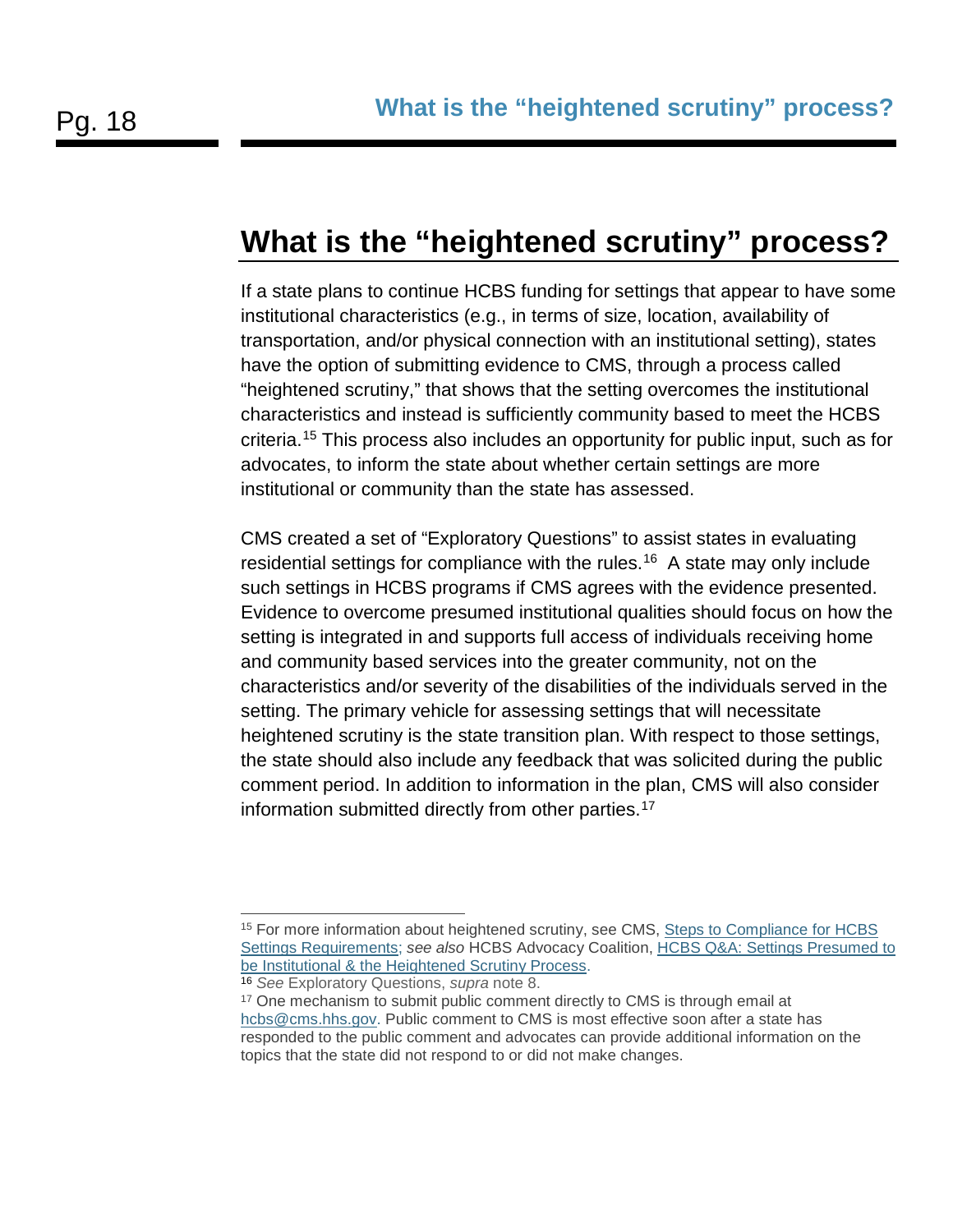#### <span id="page-18-0"></span>**What types of settings are presumed to be institutional in nature?**

The rule identifies certain types of settings that are presumed to be institutional in nature. The following settings are presumed to be institutional:

- Publicly or privately owned facilities that provide inpatient treatment;
- Settings on the ground of, or immediately adjacent to, a public institution; and
- Settings that have the effect of isolating individuals receiving Medicaidfunded HCBS from the broader community of individuals not receiving Medicaid-funded HCBS.

The first two types of settings are relatively easy to identify, but the last category of "settings that isolate" is less definite and more focused on how the setting affects the participants. Settings that isolate may have some or all of the following characteristics:

- The setting is designed specifically for people with disabilities, and often even for people with a certain type of disability;
- The individuals in the setting are primarily or exclusively people with disabilities and the staff that provides services to them;
- The setting is designed to provide people with disabilities multiple types of services and activities on-site, including housing, day services, medical, behavioral and therapeutic services, and/or social and recreational activities;
- The individuals in the setting have limited, if any, interaction with the broader community; or settings that use practices that are used in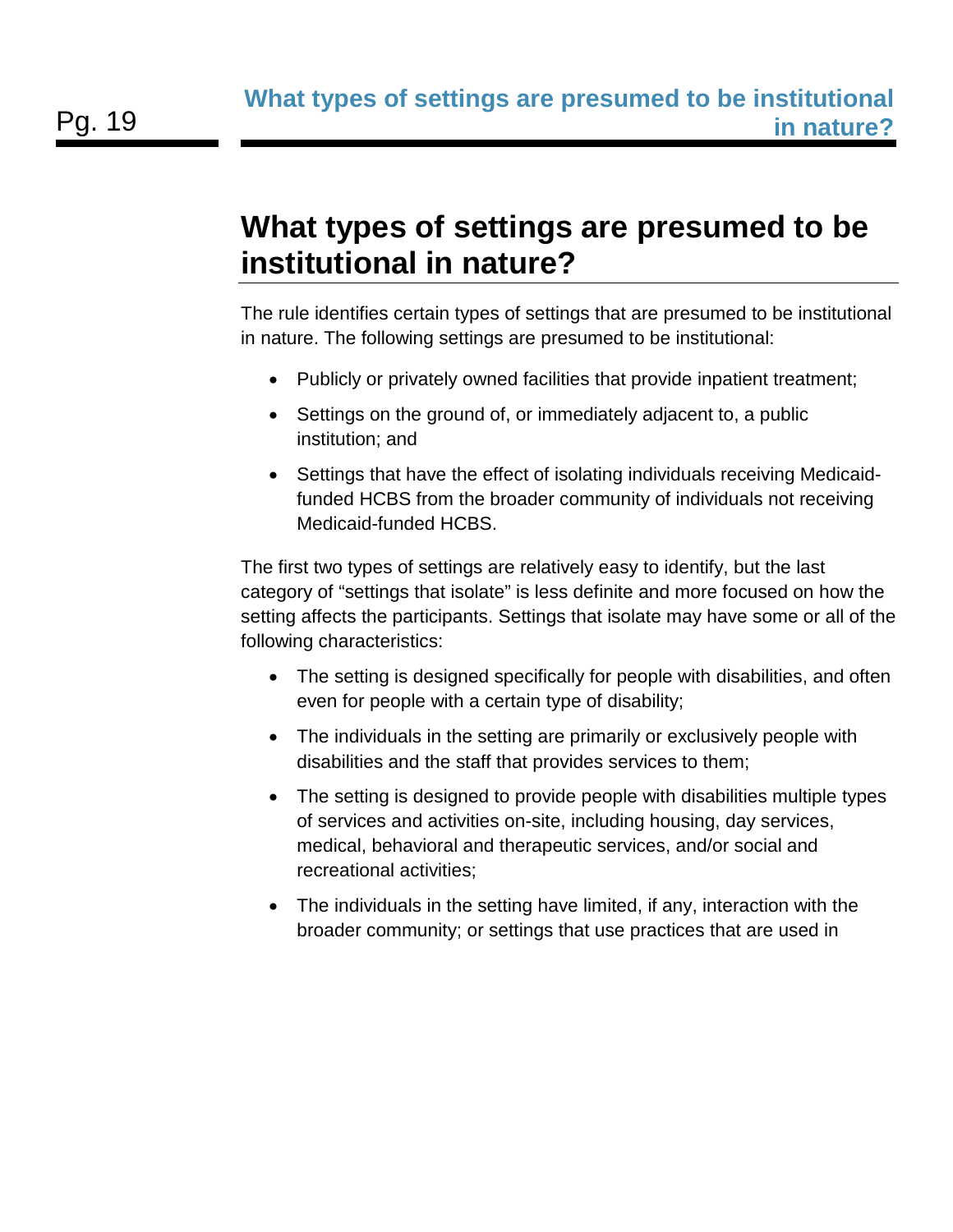institutional settings or are deemed unacceptable in Medicaid institutional settings (e.g. seclusion or restraint).[18](#page-19-0)

CMS provided some guidance about settings that isolate, including identifying as potentially isolating the following settings: farmsteads, gated or secured communities for people with disabilities, residential schools, and multiple settings clustered together and operationally related. Depending on their structure and operations, some day service settings, such as sheltered workshops and day treatment programs, may have characteristics that isolate HCBS participants and will need to be examined closely.

<span id="page-19-0"></span><sup>18</sup> *See* CMS, [Guidance on Settings that have the Effect of Isolating Individuals Receiving](http://www.medicaid.gov/medicaid-chip-program-information/by-topics/long-term-services-and-supports/home-and-community-based-services/downloads/settings-that-isolate.pdf)  [HCBS from the Broader Community,](http://www.medicaid.gov/medicaid-chip-program-information/by-topics/long-term-services-and-supports/home-and-community-based-services/downloads/settings-that-isolate.pdf) *supra* note 8. The guidance includes examples of residential settings that may isolate, including disability-specific farmsteads, gated communities for people with disabilities, and residential schools. -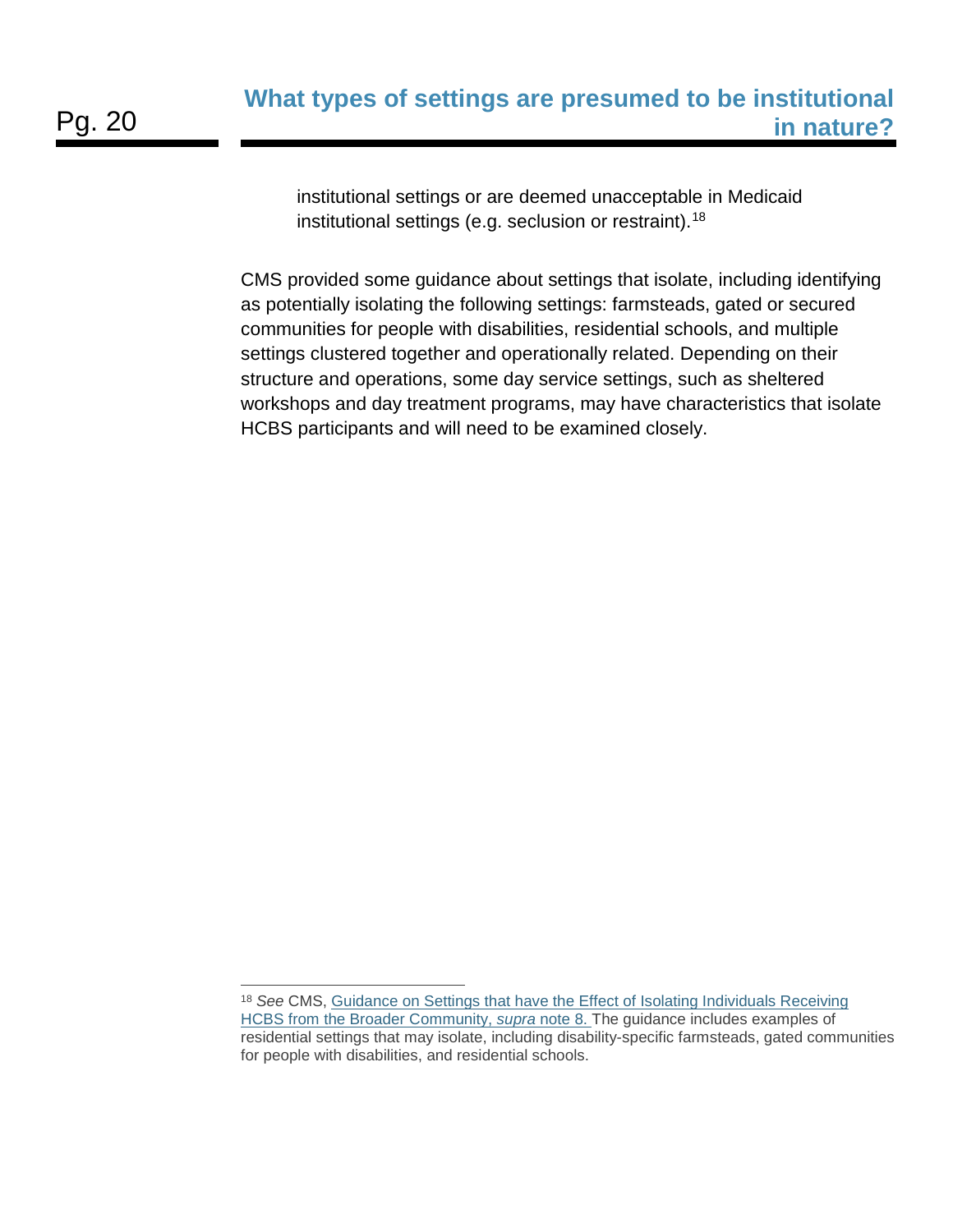# <span id="page-20-0"></span>**Can a state apply higher standards for HCBS settings than the rules require?**

Yes. The federal rules regarding HCBS settings establish the minimum requirements for what constitutes a community setting. A state may require higher standards. For example, a state may decide that it only wants to use HCBS funds to support integrated and competitive employment for HCBS participants and may choose not to fund settings with more segregated services, such as sheltered workshops. CMS has said that although all states have to ensure every HCBS setting meets the minimum federal requirements, states have some flexibility in how they apply more stringent HCBS standards.<sup>[19](#page-20-1)</sup> A state may decide to stop new admissions, suspend approvals for new providers, or suspend authorization for settings that only meet the minimum standards while establishing standards for all new settings that promote service models that satisfy the state's more enhanced standards. A state may continue this practice, referred to by CMS as "tiered settings."

States that plan to use tiered standards must describe their approach in the state's transition plan. This flexibility allows a state to gradually phase out certain settings or provider types as it builds capacity of more integrated community based settings and services.

<span id="page-20-1"></span> $19$  For more information about setting requirements, heightened scrutiny, and state flexibility to establish tiered standards, see CMS, [FAQ Regarding the Heightened Scrutiny Review](http://www.medicaid.gov/medicaid-chip-program-information/by-topics/long-term-services-and-supports/home-and-community-based-services/downloads/home-and-community-based-setting-requirements.pdf)  [Process,](http://www.medicaid.gov/medicaid-chip-program-information/by-topics/long-term-services-and-supports/home-and-community-based-services/downloads/home-and-community-based-setting-requirements.pdf) *supra* note 8. -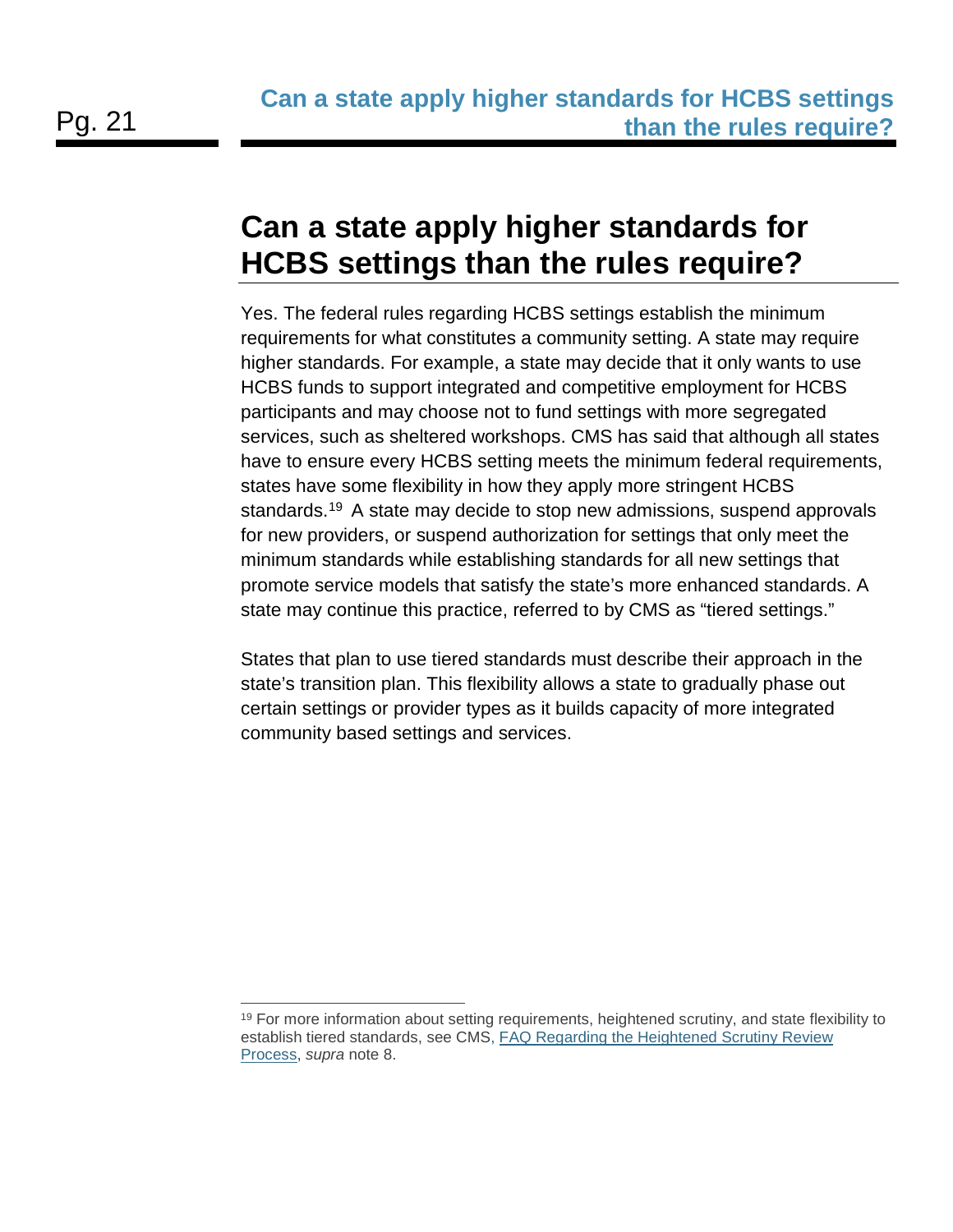#### <span id="page-21-0"></span>**What happens to people using** *noncompliant* **services? Will they lose services?**

No. Under no circumstances will participants be left without services as a result of the rule.<sup>[20](#page-21-1)</sup> States have until March of 2019 to bring settings into compliance. Hopefully most settings will be able to come into compliance through the process described in the state's transition plan. However, there may be some settings that − because of structural, programmatic, or other reasons – will not come into compliance. If the state finds that it will need to decertify certain settings as HCBS providers, the transition plan must describe the process for transitioning people into settings that meet the HCBS requirements and how the state will protect individuals' rights during the transition process.

Alternatively, the state may facilitate a change in funding authority for the provider, such as becoming licensed as an intermediate care facility or nursing home to receive other types of Medicaid funding. States may need to create new capacity to replace any settings that cannot come into compliance and ensure that all HCBS participants are offered a choice of non-disability specific settings.

<span id="page-21-1"></span><sup>&</sup>lt;sup>20</sup> For more information, see Joint Statement by Joint Statement by NASDDDS, ANCOR and [Disability and Aging Groups Regarding Continuity of Services during Implementation of the](http://www.bazelon.org/LinkClick.aspx?fileticket=em42S5P9d7I%3d&tabid=58)  [HCBS Rule.](http://www.bazelon.org/LinkClick.aspx?fileticket=em42S5P9d7I%3d&tabid=58) -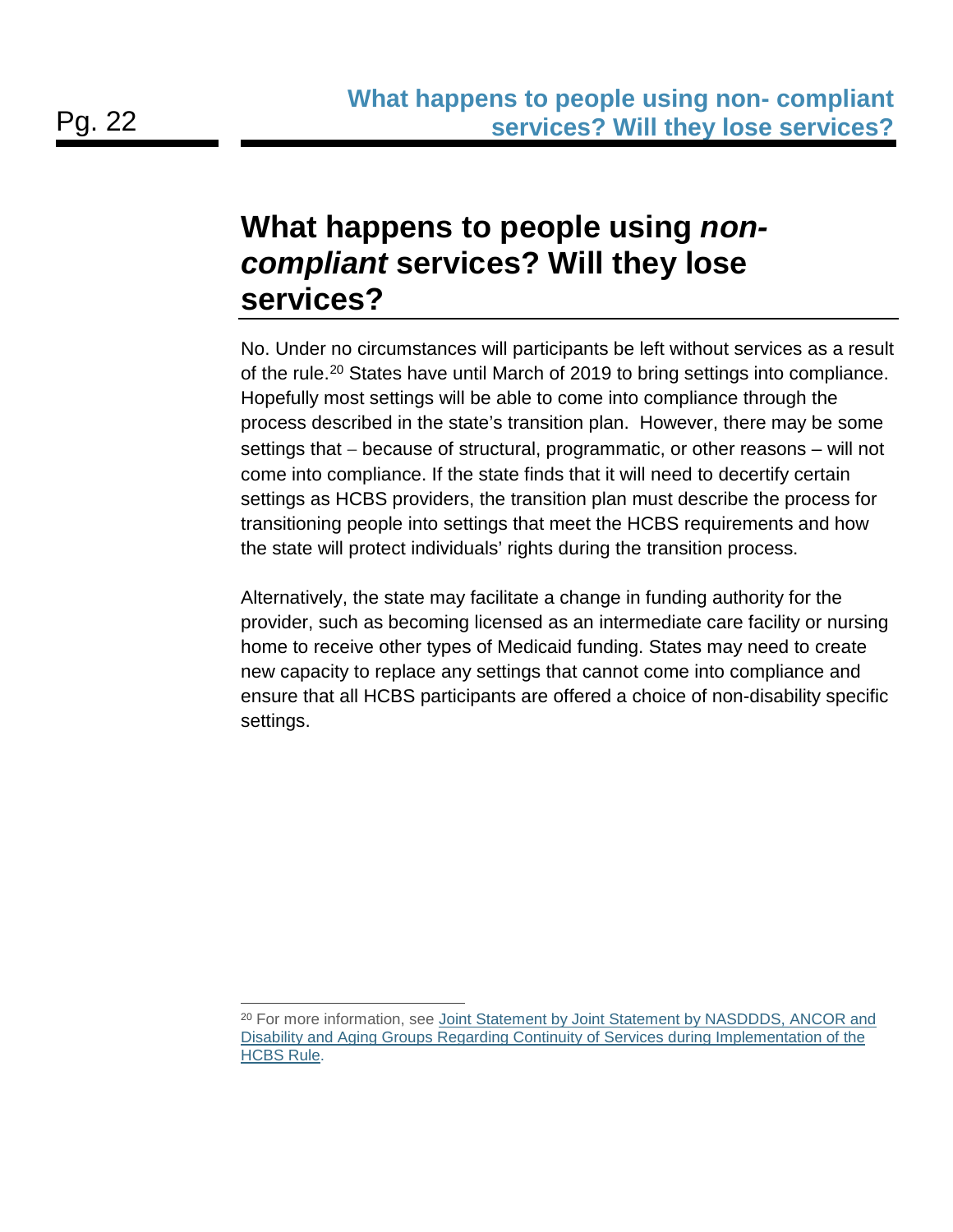### <span id="page-22-0"></span>**Do the HCBS rules affect provider choices for HCBS participants?**

In addition to participants having choice among providers – already a requirement for HCBS services – the new rules require that HCBS participants must also be offered a choice of a non-disability specific setting as part of their person-centered planning process. Examples of non-disability services settings include a person living and receiving services in his or her own apartment or home instead of a group home, or working and receiving employment supports in a typical job in the community instead of in a sheltered workshop. State transition plans will likely need to include steps to create additional capacity so all participants can be offered a choice of residential and day services in nondisability specific settings.

For more information about the HCBS settings rules, see [www.HCBSadvocacy.org](http://www.hcbsadvocacy.org/) or [www.Medicaid.gov/](http://www.medicaid.gov/)HCBS.